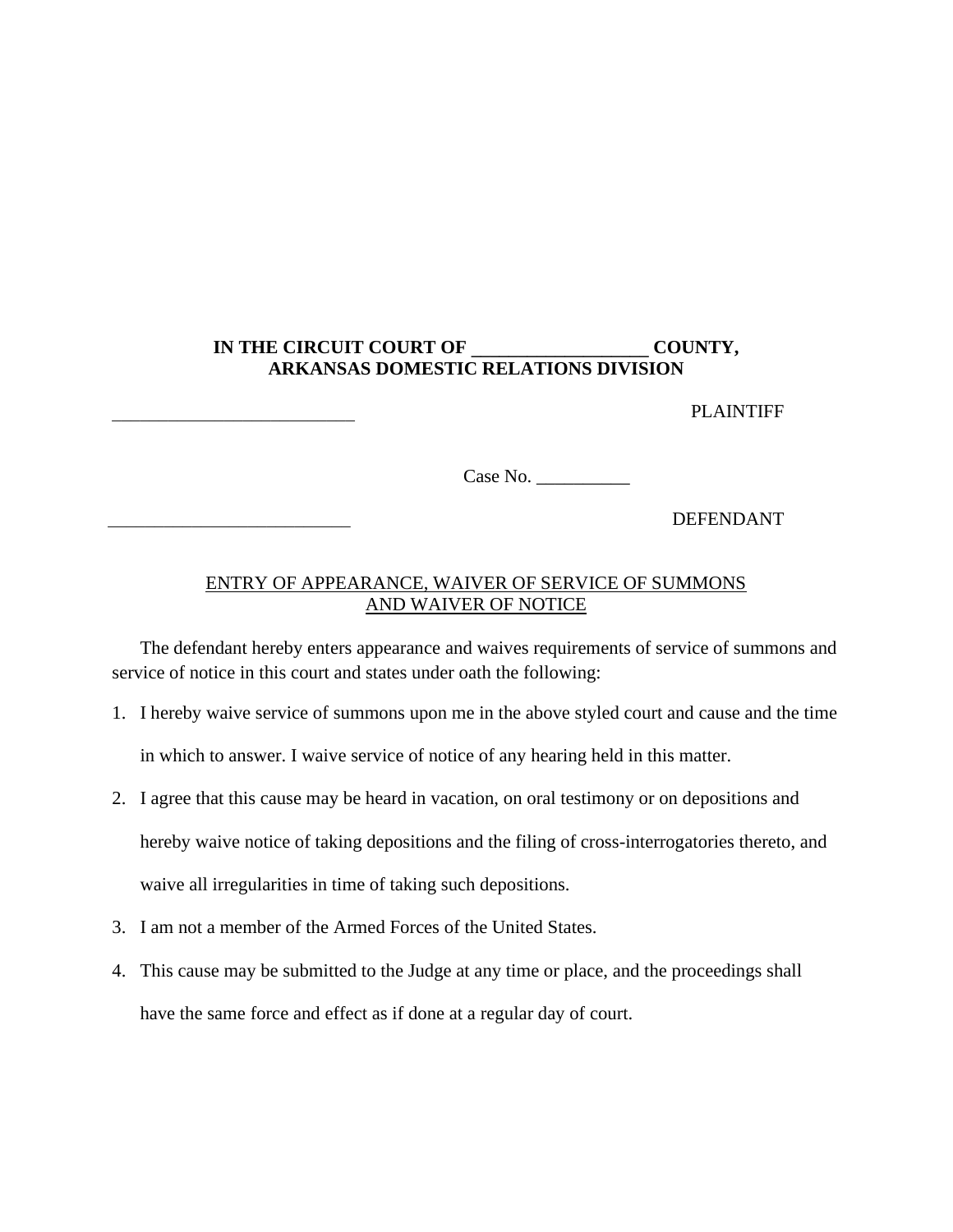5. I understand that the Circuit Court of \_\_\_\_\_\_\_\_\_\_\_\_\_\_\_\_\_\_\_\_\_ County, Arkansas will retain jurisdiction of this cause for such further orders as may be necessary for the enforcement of the terms of the Decree.

 $\overline{\phantom{a}}$  , and the set of the set of the set of the set of the set of the set of the set of the set of the set of the set of the set of the set of the set of the set of the set of the set of the set of the set of the s

WITNESS my hand this \_\_\_\_\_\_\_\_\_\_\_\_\_\_\_\_\_ day of \_\_\_\_\_\_\_\_\_, \_\_\_\_\_\_\_.